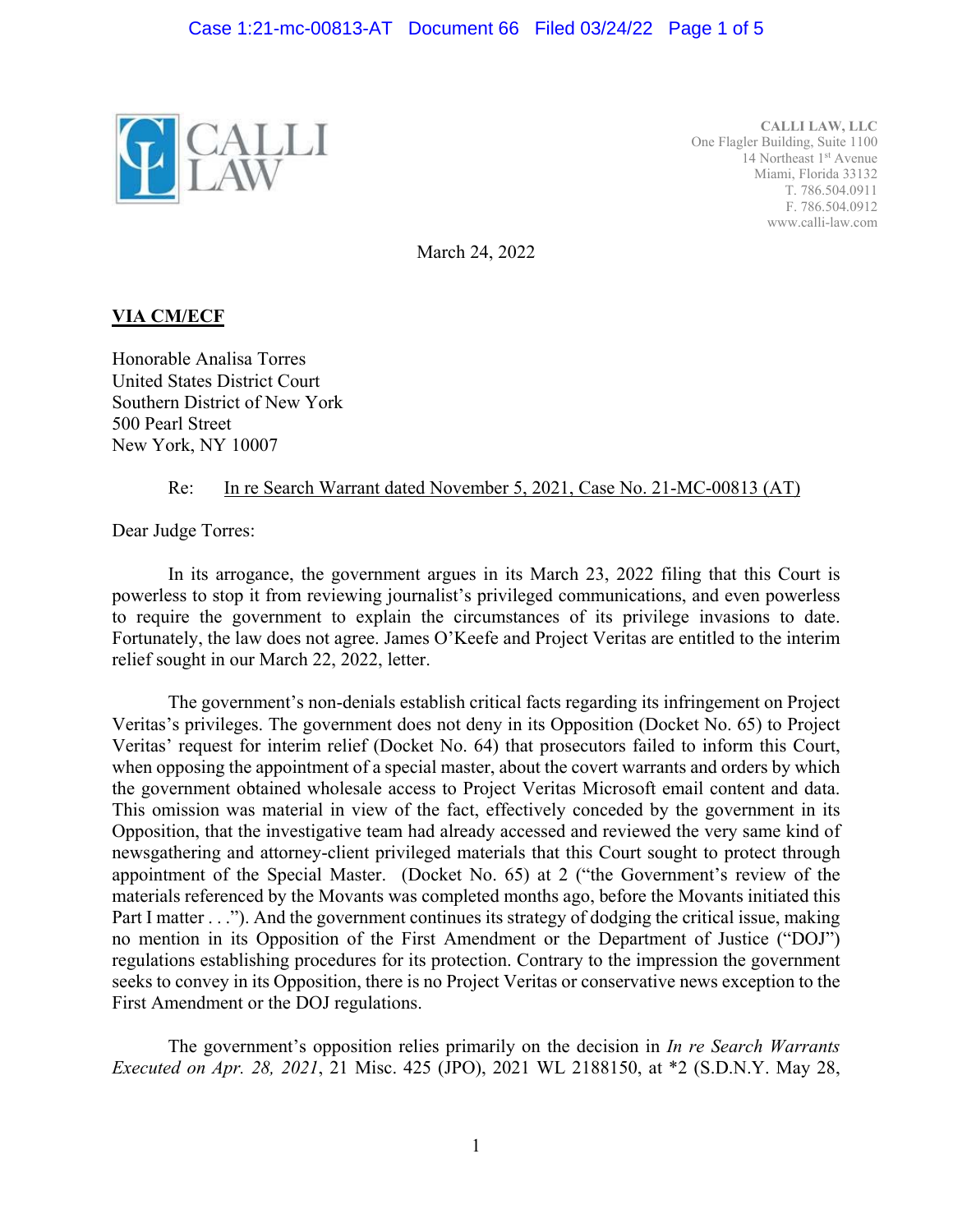2021), assuring the Court that "the circumstances confronted by Judge Oetken [there] are indistinguishable from those presented here." (Docket No. 65) at 3. That assurance is false.

Judge Oetken was addressing the government's application to appoint a special master to review an attorney's files, and the content of a second attorney's mobile telephone, seized pursuant to search warrants. Most fundamentally, that case is distinguishable because the government unlike the prosecutors here—was taking steps to promote the protection of valid privileges, not to evade protections and violate privilege.

Although Judge Oetken denied as premature the request of the attorneys for the return or suppression of email seized pursuant to the Stored Communications Act, 18 U.S.C. §§ 2701 *et seq.* "SCA"), that denial was based on a critical fact not present here. Judge Oetken relied on "the Government['s] represent[ation] that it has utilized a 'filter team' — a separate group of attorneys and agents who were not part of the investigative team — to review materials for privilege." 2021 WL 2188150, at \*2; *see also id.* ("This Court finds that the filter team process adequately safeguards the attorney-client privilege and the constitutional rights of the search subjects and their clients."). Here, the prosecutors offer no such representation, and their silence on the point all but concedes that no filter team was used. Therefore, whereas Judge Oetken reasoned that the attorneys challenging the seizure "ha[d] not established irreparable harm from the Government's retention of the property in light of the safeguards…to protect attorney-client privilege," *id.* at \*3, here Project Veritas has shown irreparable injury given the absence of any such safeguards employed by the government investigators. Moreover, because at issue here is the government's secret warrants to obtain journalists' communications, the threat to the First Amendment and the chilling effect of the government's invasions are of prime importance.

The government also mis-cites *In re the Matter of the Application of the U.S. for a Search Warrant*, 665 F. Supp. 2d 1210 (D. Or. 2009), claiming that it is authority for the proposition that seizures under the Stored Communications Act are immune from challenge under Rule 41(g). (Docket No. 65) at 2. But the holding in that case addressed only the notice provisions of Rule 41 41(f)(1)(C). *See* 665 F. Supp. 2d at 1224. Equally misleading is the government's citation to I*n re Search of Yahoo, Inc.*, No. 07 Misc. 3194 (MB), 2007 WL 1539971, at \*6 (D. Ariz. May 21, 2007) for the same proposition. *Id*. That decision merely addressed the singular question of whether a magistrate judge has authority under the SCA and Rule 41 to issue a warrant to be executed outside the judicial district; there was simply no Rule  $41(g)$  relief at issue in that case.

This Court, of course, is empowered to protect privileges, including at the investigative stage. *See e.g. Gravel v. United States*, 408 U.S. 606 (1972) (Supreme Court upheld authority of district court to regulate on-going grand jury investigation to prevent potential violation of Congressional privilege); *In re Grand Jury Investigation of Hugle*, 754 F.2d 863, 865 (9th Cir. 1988) ("Where the prosecutor has a clear purpose to enter a privileged area and it is demonstrated that there is high potential for violation of the privilege, a court is not required to defer relief until after issuance of the indictment.") (citations omitted). It is monumental hubris for the government to argue that Project Veritas and the Court must "wait and see" what the prosecutors do with the protected information they seized before any remedial relief is available.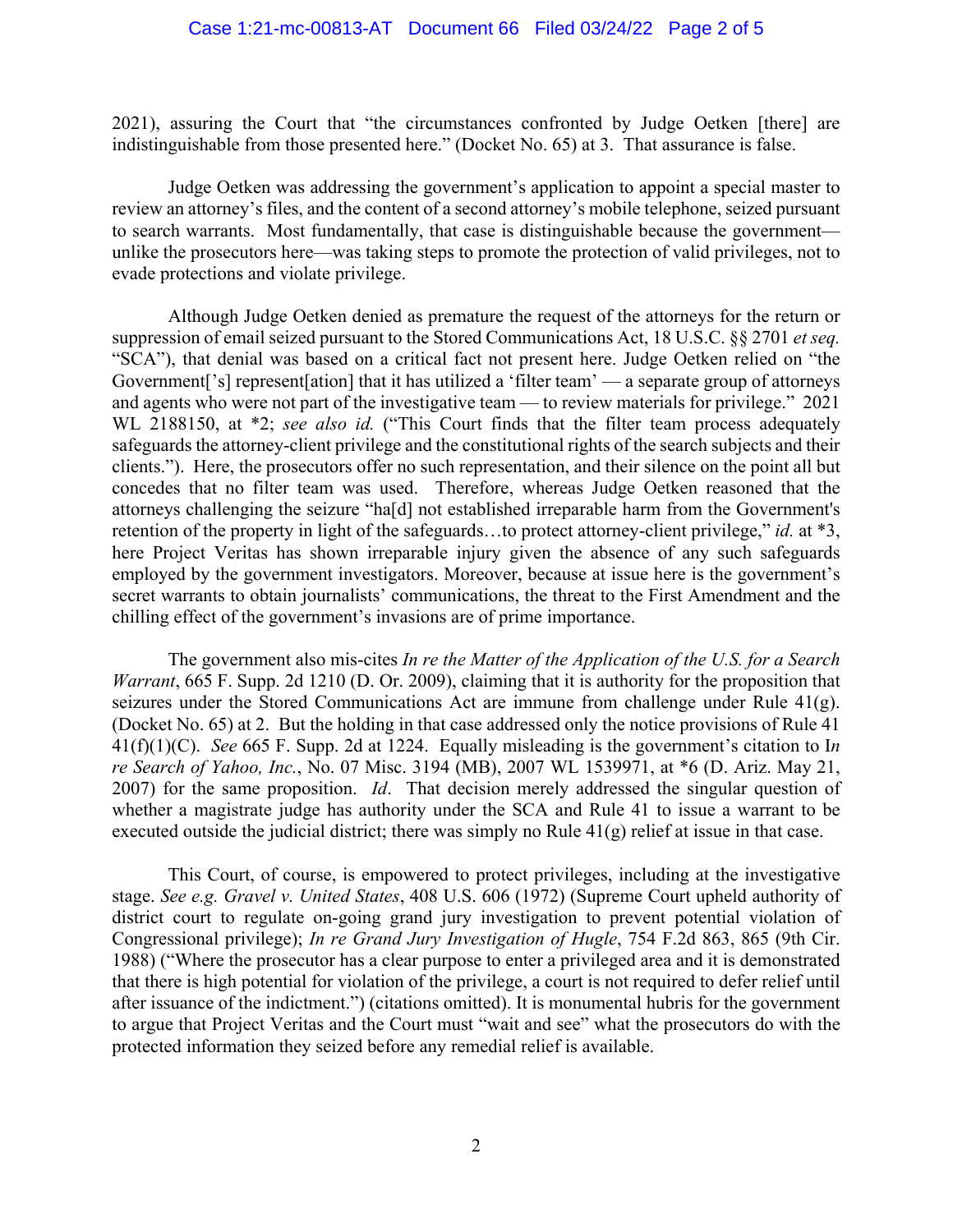Finally, the government attempts to take refuge in the circumstance that the "issue of the validity of the search warrants is not before the Court," (Docket No. 65) at 2, and the veil of secrecy that Rule 6(e) prescribes for matters occurring before the grand jury. *Id.* at *passim*. *First*, Project Veritas' motion requested interim relief in order to confirm that government investigators had rummaged through nearly a years' worth of its journalists' privileged communications without employing a filter team. The government's Opposition provides that confirmation, and Project Veritas will be lodging promptly a challenge to *all* the warrants and orders obtained and executed by the government unlawfully.

**Second**, the government appears to believe that if it uses the words "grand jury" frequently enough, the Court will automatically accept the premise that an actual grand jury investigation was underway when the prosecutors procured the Microsoft warrants and orders. But if the government seeks to shroud its work in the protections afforded by Rule 6(e) it must do more than invoke the label "grand jury." As explained below, there is substantial reason to believe that no grand jury has been empaneled to investigate Project Veritas or the alleged common law crimes involving the abandoned Ashley Biden diary. The Court can and should require the government to deliver for *in camera* inspection the applications submitted by the prosecutors to obtain the Microsoft warrants and orders to determine whether or not those applications contain any grand jury information. Likewise, the prosecutors should be required to reveal *in camera* whether any of the information seized or otherwise obtained from Microsoft was returned or otherwise submitted to a grand jury.

 As noted in its Motion, Project Veritas has substantial reason to believe that this investigation was launched in early November 2020 when Ashely Biden's lawyer complained to the United States Attorney's Office that her client's diary had been obtained by Project Veritas. (Docket No. 64) at 4 n.3. Within weeks the prosecutors began obtaining a series of orders and warrants to seize Project Veritas' communications from Microsoft. *Id.* at 4. Not only does the timeline support the premise that this investigation was launched, and has been conducted by, the prosecutors and FBI independent of any grand jury investigation, but also the Covid-19 precautionary measures in place in 2020 make it unlikely that prosecutors were presenting this matter to a grand jury.

 There is also reason to believe that, even after the Covid-19 precautionary measures were eased in late 2021, the prosecutors and FBI acted independent of any grand jury proceedings. On November 4, 2021, the day the government executed search warrants at the residences of Spencer Meads and Eric Cochran, the prosecutors emailed to counsel for Project Veritas a document purporting to be a grand jury subpoena. The document, which appears to be an electronically generated form, does not refer to any particular grand jury then-empaneled by the Chief Judge of this Court. Rather, the document purported to command attendance before "the GRAND JURY" at 40 Foley Square, Room 220, on November 24, 2021. But when a representative of Project Veritas appeared with counsel at that location, on the designated date and time, to lodge Project Veritas' objections to the compelled production of privileged materials, there was *no grand jury* sitting and no prosecutors present. *See* November 26, 2021, Paul Calli, Esq. Letter to AUSA Mitzi Steiner (Exhibit A).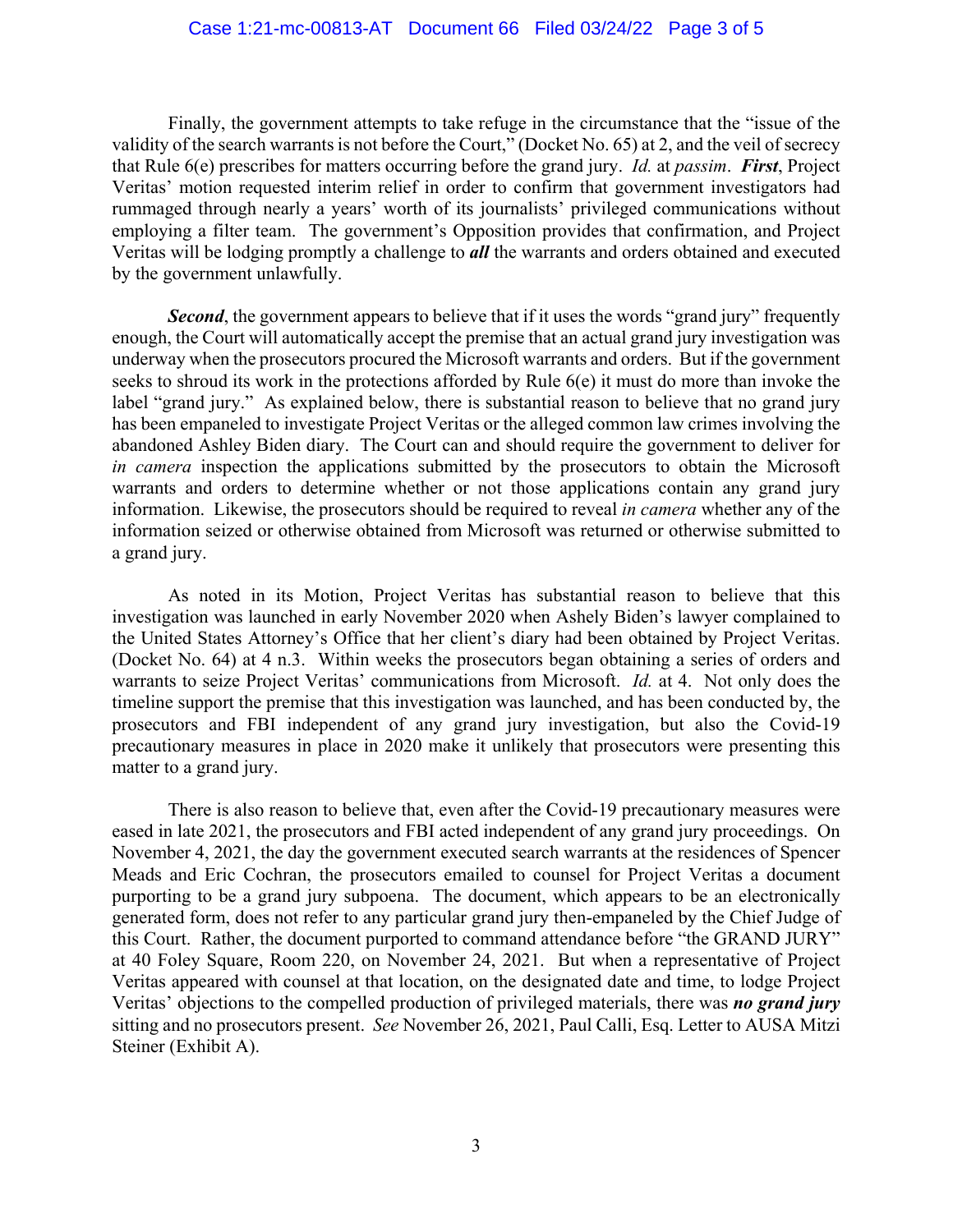The grand jury may not be used as "a pawn in a technical game," and the Constitution and federal law tolerate no such result. *See U.S. Dist. Ct. for S. Dist. Of W. Virginia*, 238 F.2d 713, 722 (4th Cir. 1957) *(quoting United States v. Johnson*, 319 U.S. 503, 512 (1943) (Frankfurter, J.)). The government argues when it is convenient for it to do so that the execution of search warrants by the FBI are "independent of" proceedings before the grand jury," *see, e.g.*, *United States v. Eastern Air Lines, Inc.*, 923 F.2d 241 (2d Cir. 1991), but then solemnly intones the words "grand jury" to shroud in secrecy actions undertaken by the prosecutors and FBI agents for their own purposes. In *Eastern Air*, the government represented to the court, in support of the position that a search warrant affidavit should be unsealed, that its contents were "based on the government's investigations independent of the investigations by the grand jury and that the affidavit did not reflect matters that had occurred before the grand jury." *Id* at 244. The Second Circuit reasoned that "this finding is supported by the government's representation that the 13 confidential informants cited in the affidavit made their statements to the investigators voluntarily, have not testified before the grand jury, and have not received grand jury subpoenas." *Id.*

 There is reason to believe that is exactly the circumstance here—the prosecutors and FBI agents who applied for the Microsoft orders and warrants merely conveyed to the magistrate judges information obtained from "informants," such as Ashley Biden's lawyer, and that information had not been, and never was, submitted to a grand jury. Absent a showing to the Court that the information, and the Project Veritas materials seized as a result, were matters occurring before the grand jury, the prosecutors may not defeat Project Veritas's request for interim relief on the basis of misleading insinuations about the need to protect "the proper functioning of our grand jury system." (Docket No. 65) at 3.

\* \* \*

 The government has implicitly conceded that it searched privileged Project Veritas news gathering information without using a filter team, and that prosecutors did not reveal this information to this Court when opposing the appointment of a special master. Its privilege violations are apparent. Project Veritas is entitled to the interim relief requested in its Motion.

Respectfully submitted,

#### CALLI LAW, LLC

 $\sqrt{s}$ /

 $\rm\,By:$ Paul A. Calli Charles P. Short 14 NE 1st Avenue Suite 1100 Miami, FL 33132 T. 786-504-0911 F. 786-504-0912 pcalli@calli-law.com cshort@calli-law.com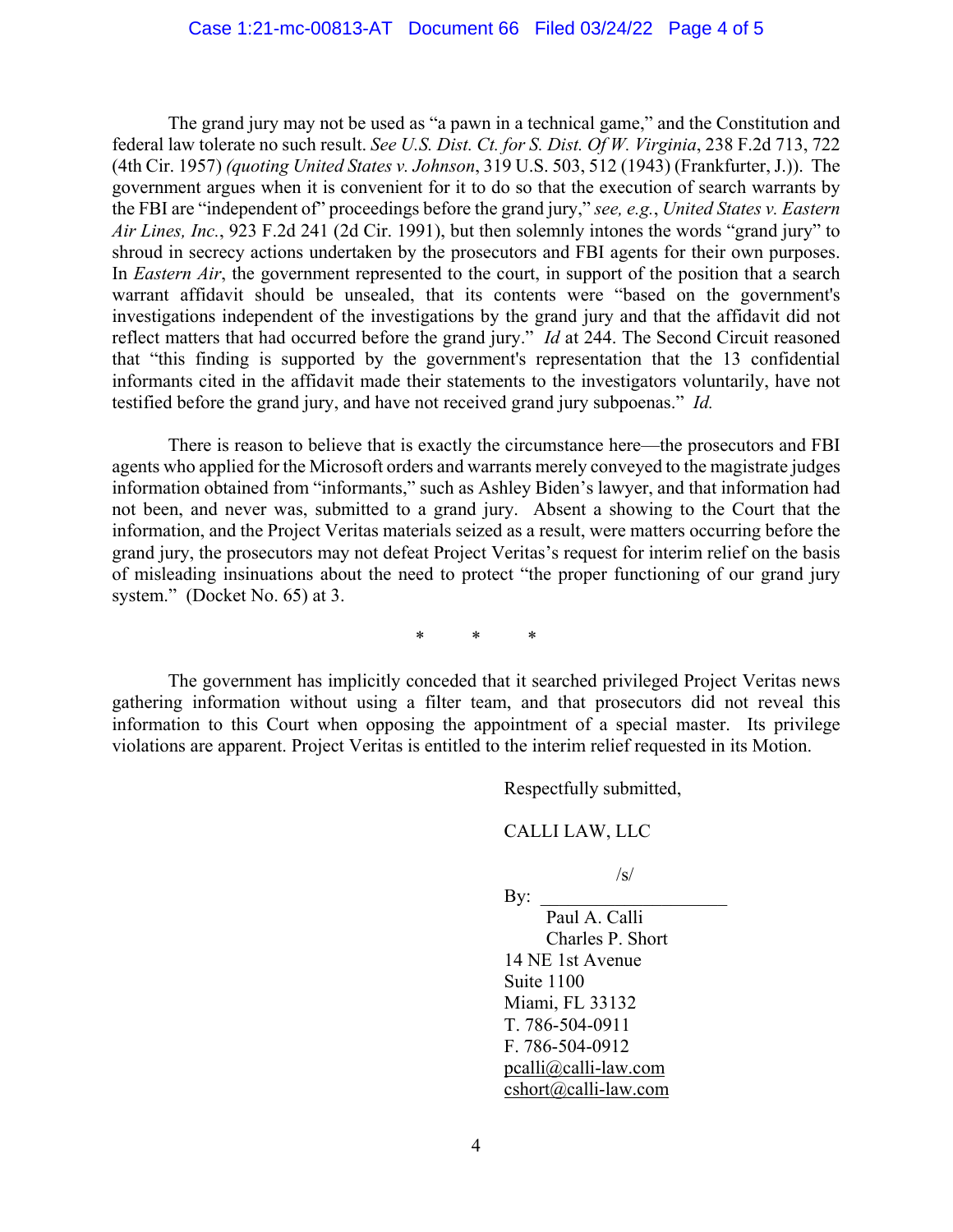*Admitted Pro Hac Vice* 

Harlan Protass PROTASS LAW PLLC 260 Madison Avenue 22nd Floor New York, NY 10016 T. 212-455-0335 F. 646-607-0760 hprotass@protasslaw.com

 *Counsel for James O'Keefe, Project Veritas and Project Veritas Action Fund* 

Benjamin Bar BARR & KLEIN PLLC 444 N. Michigan Avenue Suite 1200 Chicago, IL 60611 T. 202-595-4671 ben@barrklein.com

*Admitted Pro Hac Vice* 

Stephen R. Klein BARR & KLEIN PLLC 1629 K Street, NW Suite 300 Washington, DC 20006 T. 202-804-6676 steve@barrklein.com

*Admitted Pro Hac Vice* 

cc: All Counsel of Record (via ECF)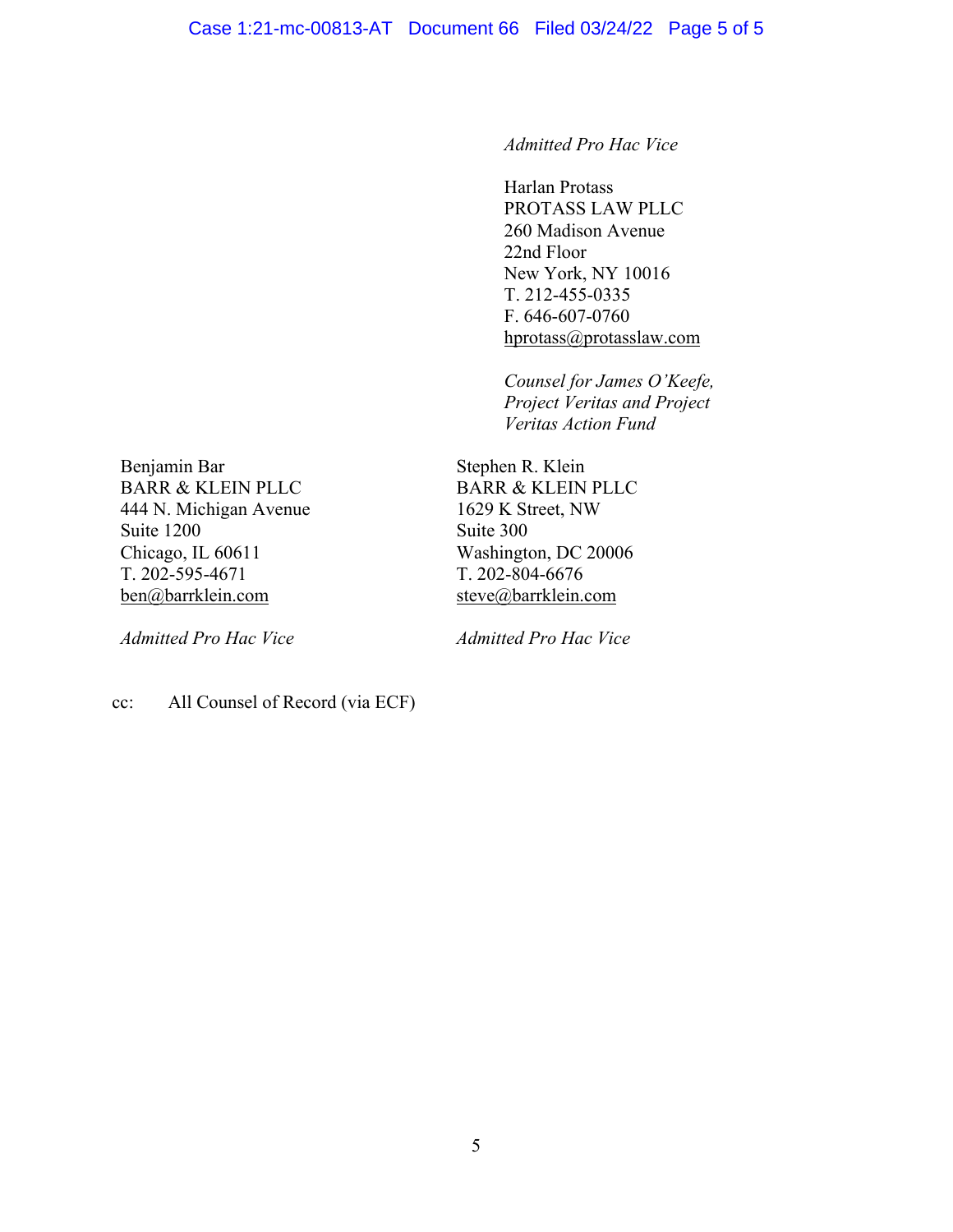# **EXHIBIT A**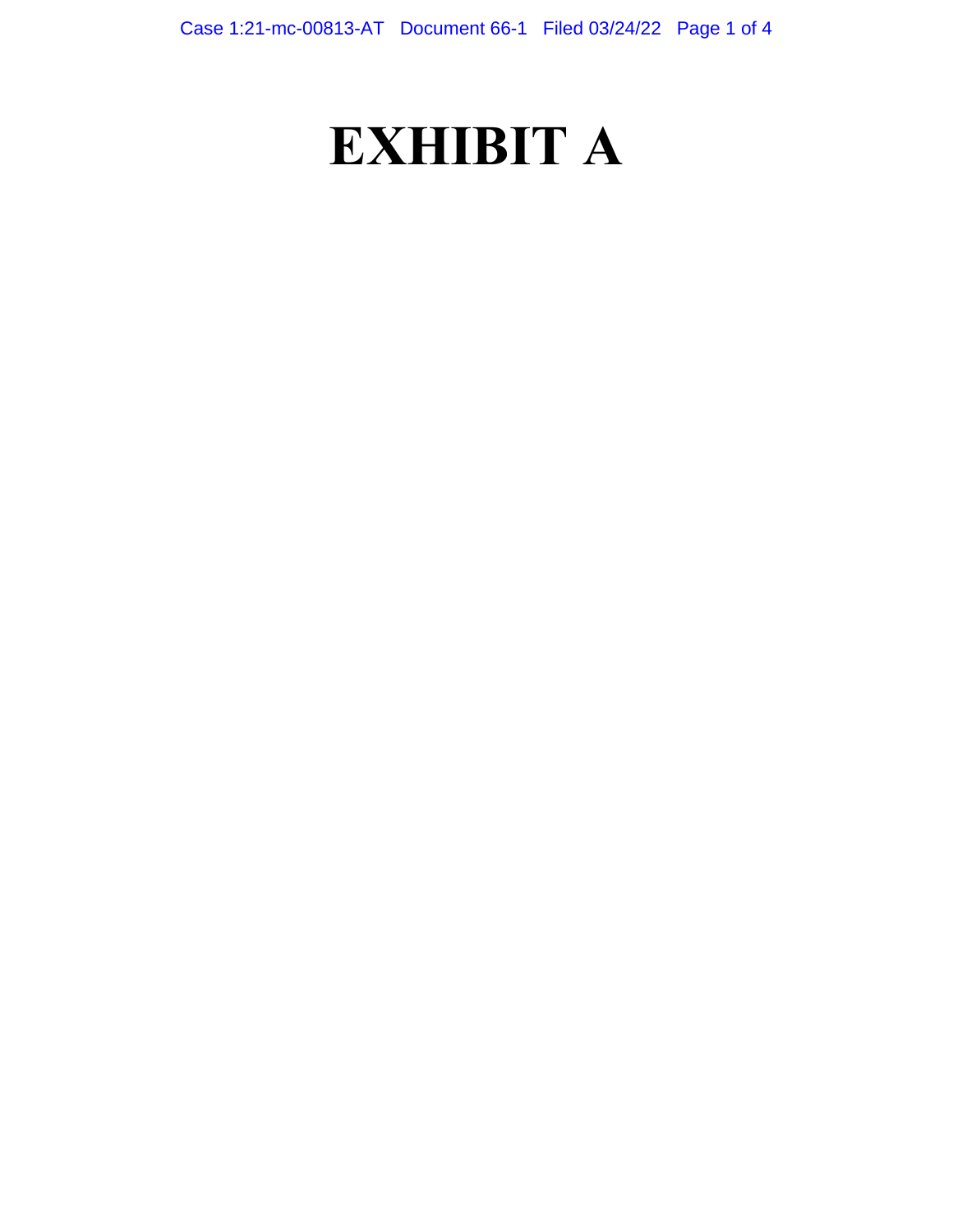

**CALLI LAW, LLC**  One Flagler Building, Suite 1100 14 Northeast 1<sup>st</sup> Avenue Miami, Florida 33132 T. 786.504.0911 F. 786.504.0912 www.calli-law.com

November 26, 2021

Via PDF email: Mitzi.Steiner@usdoj.gov

Mitzi Steiner, Esq. Assistant United States Attorney United States Attorney's Office Southern District of New York One St. Andrew's Plaza New York, NY 10007

## Re: In re November 4, 2021 Grand Jury Subpoena

Dear Ms. Steiner:

 We write to confirm the events of Wednesday, November 24, 2021 when Project Veritas appeared at 10:00 am as directed in the attached November 4, 2021 Grand Jury Subpoena (the "Subpoena"). Before doing so, however, we note several background events that provide appropriate context.

 Project Veritas had requested your consent to an extension of the Subpoena return date until a date after Judge Torres adjudicated several pending motions. The government declined our request, and then successfully opposed our motion seeking such an extension. In particular, the government argued that Judge Torres lacked the authority to extend the Subpoena return date because of the Grand Jury's "unique role and carefully protected province." [DE 37] at 3.

 On Wednesday, November 24, 2021 Project Veritas appeared at 10:00 am in Room 220 of the United States Courthouse as commanded by the Subpoena. Specifically, a witness designated by Project Veritas brought a written submission addressed to the Grand Jury Foreperson that provided information called for by the two Subpoena categories of "Materials to be Produced." That witness was accompanied by Harlan Protass, Esq., co-counsel for Project Veritas.

 Mr. Protass and the witness were surprised to find that there was *no grand jury* sitting that morning and that no one from your Office was present. Nevertheless, Mr. Protass presented a copy of the Subpoena to the clerk on duty in Room 220 and agreed to wait while the clerk notified you of the witness's presence. Mr. Protass and the witness waited for *over an hour* before you called the clerk and he was able to speak with you.

 You expressed "surprise" that Project Veritas had designated a representative who traveled to the courthouse to appear before the Grand Jury. Mr. Protass pointed out that the Subpoena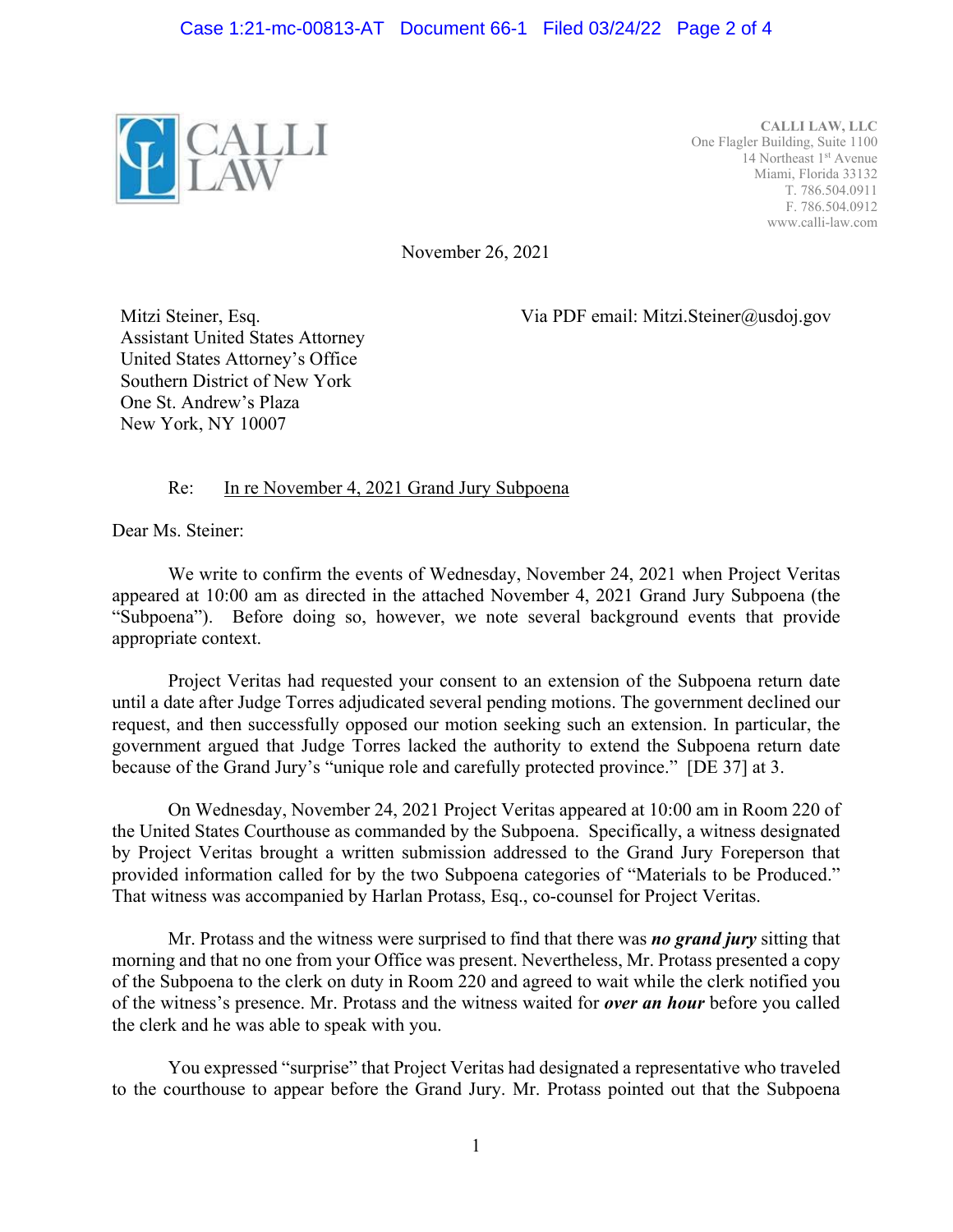commanded the personal appearance of Project Veritas to testify and give evidence and that the Subpoena had not afforded Project Veritas the option of delivering its response to the government. You appeared to question Mr. Protass' description of the Subpoena but, after reviewing a copy, confirmed that it did not afford for any such "delivery" option. You expressed regret for any "confusion" about the Subpoena and stated that the Project Veritas' submission brought by its witness and addressed to the Grand Jury Foreperson be delivered to you in lieu of the Grand Jury Foreperson.

 Given your express direction to Mr. Protass, we enclose Project Veritas' November 24, 2021 response to the Subpoena. Project Veritas, however, reserves all objections to these irregular procedures.

Respectfully,

### CALLI LAW, LLC

 $\sqrt{s}$ /

 $\rm\,By:$  Paul A. Calli Charles P. Short 14 NE 1st Avenue Suite 1100 Miami, FL 33132 T. 786-504-0911 F. 786-504-0912 pcalli@calli-law.com cshort@calli-law.com

*Admitted Pro Hac Vice* 

Harlan Protass PROTASS LAW PLLC 260 Madison Avenue 22nd Floor New York, NY 10016 T. 212-455-0335 F. 646-607-0760 hprotass@protasslaw.com

 Benjamin Barr BARR & KLEIN PLLC 444 N. Michigan Avenue Suite 1200 Chicago, IL 60611 T. 202-595-4671 ben@barrklein.com